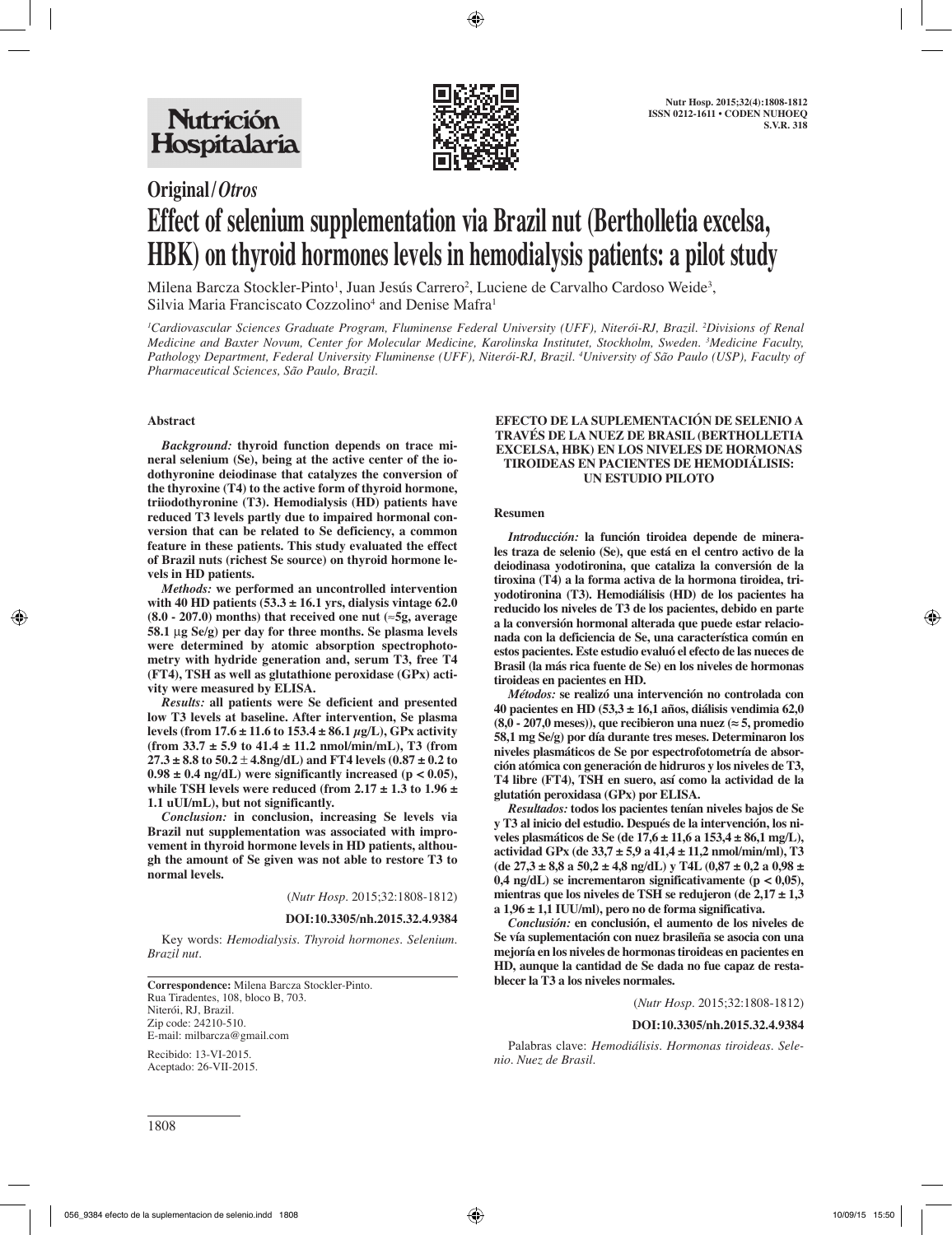#### **Introduction**

Up to 80% of chronic kidney disease (CKD) patients undergoing dialysis present low levels of total and free triiodothyronine (T3), an entity known as the low-T3 syndrome or non-thyroidal illness<sup>1,2</sup>. Traditionally, these low-T3 levels have been considered a physiological adaptation to an energy shortage by reduction of the metabolic rate. Intriguingly, recent epidemiological observations link low T3 levels with endothelial dysfunction, arterial stiffness, systemic inflammation and increased cardiovascular mortality risk in this patient population3-7. While it has been postulated that these associations may be causally linked, there is currently insufficient interventional evidence on the possible benefits of T3 restoration in HD patients<sup>8</sup>.

The underlying pathophysiology of these derangements is likely multifactorial, involving aging, iodine retention, altered serum protein binding capacity, systemic inflammation, malnutrition, metabolic acidosis and peripheral deiodinase activity<sup>9-11</sup>. Adequate supplies of both iodine and the essential trace element selenium (Se) are required for optimal thyroid function. Selenium is at the active center of a number of selenoenzymes required for thyroid function: The selenoenzymes, glutathione peroxidase and thioredoxin reductase are crucial to the protection of the thyroid from oxygen species and hydrogen peroxide produced by the thyroid which is essential to oxidize iodide in the thyroid hormone biosynthesis. In addition, the iodothyronine deiodinases constitute a family of selenoenzymes largely expressed in the thyroid that catalyze the removal of iodine from the outer ring or inner ring of the thyroid hormones. Deiodinases type I (D1) and type II (D2) are required for the interconversion of thyroxine  $(T4)$  to the active form  $T3^{12}$ .

Studies have repeatedly demonstrated that dialysis patients commonly present selenium deficiency and its supplementation improves nutritional status, antioxidant defenses and reduce inflammation<sup>13-17</sup>. To the best of our knowledge, only one study in 1996 has addressed the hypothesis that restoration of selenium deficiency may raise T3 levels in HD patients<sup>18</sup>. This may open an interesting and safe perspective for intervention in this population. Our laboratory has shown the effectiveness of Brazil nuts supplementation (the richest known food source of selenium) in increasing selenium status in HD patients<sup>17,19,20</sup> and the aim of this study was to evaluate the effect of Brazil nut supplementation on thyroid hormones levels in HD patients.

#### **Subjects and methods**

#### *Subjects*

Forty HD patients from RenalCor Clinic in Rio de Janeiro, Brazil, were studied before and after 3 months of Brazil nut supplementation. Inclusion criteria were age > 18 yrs and patients on maintenance dialysis for at least 6 months. Patients with inflammatory disease, cancer, AIDS, autoimmune disease, thyroid nodules, phosphorus levels above 5.5 mg/dL, use of catheter access for HD and use of antioxidant vitamin supplements were not included. Dialysis duration was 3-4.5 h/session three times/week, the blood flow greater than 250ml/min and the dialysate flow was of 500 ml/ min. The study protocol was reviewed and approved by the Ethics Committee of the Faculty of Medicine of the Fluminense Federal University (n°018/09) and all the patients were asked to sign the informed consent.

# **Methods**

#### *Nutritional Assessment*

The following anthropometric parameters were assessed: body weight, height and waist circumference (WC). Body mass index (BMI) was calculated from the equation BMI=weight (kg)/height<sup>2</sup> (m)<sup>21</sup>. Measurements were made after the dialysis session by a trained staff member.

### *Experimental protocol*

The patients received one nut daily for three months. This time period was based on European Best Practice Guidelines (EBPG) that suggests 3 to 6 months of selenium supplementation<sup>22</sup>. The Brazil nut was offered weekly in container containing seven nuts to minimize possible problems with supplementation.

#### *Brazil nut*

According the chemical composition, one Brazil nut (Bertholletia excelsa, H.B.K.) ( $\approx$  5g) (given up by the Agriculture Arauanã S/A) contains 0.75g of protein, 0.45g of carbohydrates and 3.53g of lipids, for a total of 36.7 kcal and 290.5  $\mu$ g of selenium (analyzed by atomic absorption spectrophotometry with hydride generation- HITACHI®, Z-500).

### *Analytic procedures and sample processing*

Blood samples were drawn from each subject in the morning, after overnight fasting before and after 3 months of Brazil nut supplementation. Blood was drawn from the arteriovenous fistula, before the dialysis session into a syringe containing EDTA (1.0mg/mL) as anticoagulant. Plasma was separated (15 min, 3000 x g, 4°C), and stored into tubes in -80°C until analysis. Serum levels of blood urea nitrogen, phosphorus,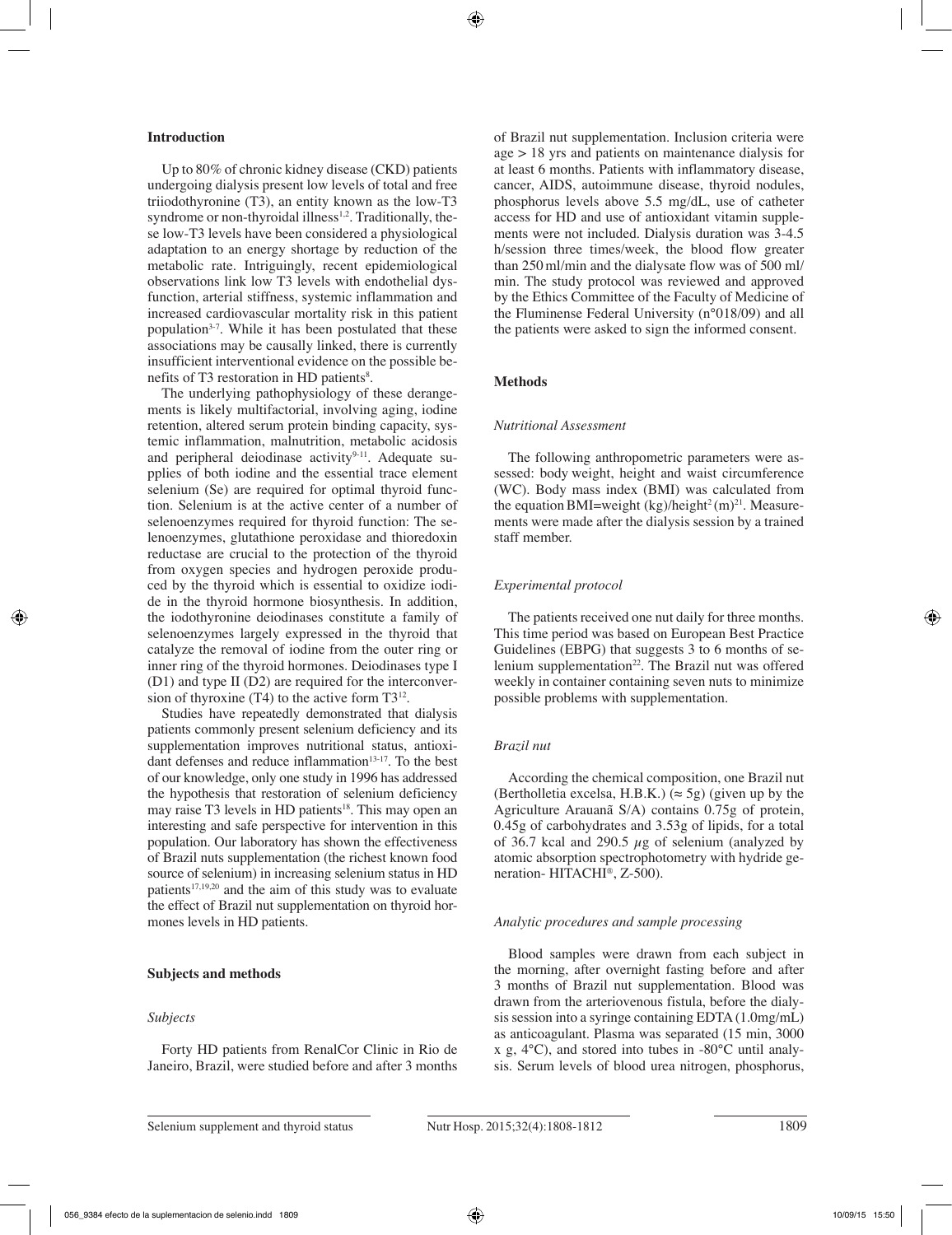potassium, calcium were collected from medical records of patients. Albumin and creatinine levels were determined through Bioclin® kits (K040 and K016) by automatic biochemical analyzer (Bioclin BS-120 Chemistry Analyzer).

Plasma T3 (normal values: 40-180ng/dL), free T4 (FT4) (normal values: 0.7-1.8 ng/dL) and TSH levels (normal values: 0.5-5.0 uUI/mL) were measured by immunoenzymatic assay using Bioclin commercial kits (K101 and K098 Bioclin, Quibasa Química ltda, Brazil) and the ratio T4/T3 were calculated to verify the hormone levels changes after supplementation.

The GPx activity was determined through Cayman's kit (Cayman Chemical, Ann Arbor, MI, USA, no 703102). Cayman's GPx Assay measures GSPx activity indirectly by a coupled reaction with glutathione reductase (GR). Oxidized glutathione (GSSG), produced upon reduction of hidroperoxide by GPx is recycled to its reduced state by GR and NADPH. The oxidation of NADPH to NADP+ is accompanied by a decrease in absorbance at 340 nm. Under conditions in which the GPx is rate limiting, the rate of decrease in the absorbance 340 nm is directly proportional to the GPx activity sample. The intra- and inter-assays CVs were 5.7 and 7.2%, respectively.

Plasma selenium concentrations were determined through hydride generation atomic-absorption spectrometry (HG-AAS), using a HITACHI® Z-500 spectrometer. Samples were digested with nitric acid, followed by a hydrochloric acid reduction. After acid digestion, the sample was made up to 25mL with high purity deionised water (18.2 M Ωcm) from a Milli-Q system. Blanks were carried through the procedure in the same way as the sample. All chemicals used were of analytical reagent grade. Standard solutions were prepared in the working range for adequate calibration curves. Reference material, SERONORM® Trace Elements Serum (Sero AS, Billingstad, Norway), was treated and analysed in the same way. Our analytical results (in  $\mu$ g/L) for the determination of selenium in SERO-NORM<sup>®</sup> (61.4  $\mu$ g/L, *n* = 3) were in good agreement with certified value (53.6–64.8  $\mu$ g/L).

## *Statistical analysis*

The distribution of the variables was analyzed by the Kolmogorov-Smirnov tests. Normally distributed variables were expressed as mean ± standard deviation and non-normally distributed variables were expressed as median (interquartil range). The differences between groups were analyzed using nonparametric tests (Wilcoxon W or Mann-Whitney U) or Independent Samples T-test or Paired Samples T-test for parametric variables. The correlations between variables were assessed through Spearman Rho or Pearson's coefficient correlation depending on the distribution of the sample. Statistical significance was set at the level of *P* < 0.05*.* The statistical analyses were performed through SPSS 19.0 software (Chicago, IL, USA).

## **Results**

General characteristics of patients are depicted in Table I. The etiology of renal failure in these patients was hypertension (75%), diabetes (15%), and others  $(10\%)$ . The mean of BMI was  $23.0 \pm 5.1$  kg/m<sup>2</sup>, 2 (5%) patients presented BMI values below  $18.5 \text{ kg/m}^2$  and, 14 (35%) presented values above 25 kg/m2 . The waist circumference was above normal values in 20% of patients and the mean was  $88.4 \pm 15.4$  cm for men and  $85.5 \pm 17.7$  cm for women.

All patients presented selenium deficiency (normal values:  $60-120 \mu g/L$ <sup>23,24</sup> and after supplementation, the selenium plasma levels increased significantly in all patients. The GPx activity also increased significantly. At inclusion, all patients presented T3 levels below normal values and, these levels were increased significantly after supplementation (Table II). The TSH levels were reduced, after supplementation, but not significantly. The Se levels before supplementation were correlated with FT4 levels ( $r= 0.5$ ,  $p=0.04$ ). No side or adverse effects attributable to the intervention were reported by patients.

## **Discussion**

We showed in this study that dietary selenium supplementation through one Brazil nut daily for three months was effective in raising selenium plasma levels, and we also observed improved GPx activity and thyroid hormone profile after intervention. This is consistent with the role of selenium in the activity of a number of selenoenzymes required for thyroid function.

The thyroid is a gland with high content of selenium because it expresses several specific selenoproteins

| <b>Table I</b><br>General Characteristics of the HD patients |                     |
|--------------------------------------------------------------|---------------------|
| Parameters                                                   | Patients            |
| Men/Women                                                    | 17/23               |
| Age (yrs)                                                    | $53.3 \pm 16.1$     |
| $HD$ time $(mo)$                                             | $62.0(8.0 - 207.0)$ |
| Urea nitrogen $(mg/dL)$                                      | $165.3 \pm 30.0$    |
| Phosphorus $(mg/dL)$                                         | $5.4 \pm 1.3$       |
| Calcium $(mg/dL)$                                            | $8.9 \pm 0.5$       |
| Potassium (mg/dL)                                            | $4.6 + 0.5$         |
| Albumin (g/dL)                                               | $3.3(3.2 - 3.5)$    |
| Creatinine (mg/dL)                                           | $7.3 + 2.5$         |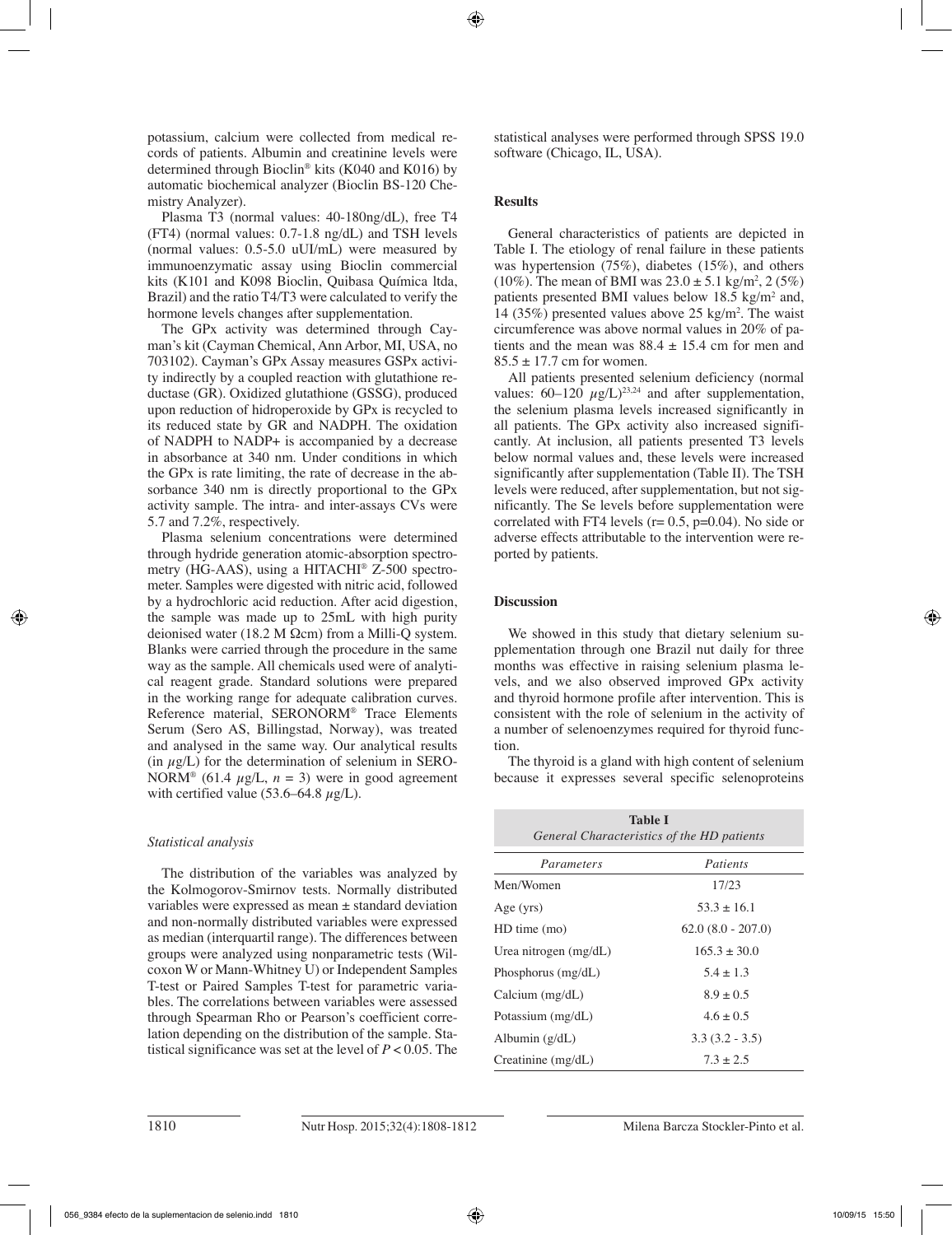**Table II** *Assessment biochemical parameters before and after Brazil nut supplementation (N=40)*

| Parameters            | <b>Before Supplementation</b> | After Supplementation |
|-----------------------|-------------------------------|-----------------------|
| Plasma Se $(\mu g/L)$ | $17.6 \pm 11.6$               | $153.4 \pm 86.1*$     |
| $GPx$ (nmol/min/mL)   | $33.7 \pm 5.9$                | $41.4 \pm 11.2^*$     |
| $T3$ (ng/dL)          | $27.3 \pm 8.8$ (80-180)       | $50.2 \pm 4.8^*$      |
| $FT4$ (ng/dL)         | $0.87 \pm 0.2$ (0.70 a 1,80)  | $0.98 \pm 0.4*$       |
| $TSH$ (uUI/mL)        | $2.17 \pm 1.3$ (0.5 a 5,0)    | $1.96 \pm 1.1$        |
| FT4/T3 ratio          | $0.7 \pm 0.1$                 | $0.2 \pm 0.06*$       |

\**P*<0.05.

implicated in thyroid hormone metabolism<sup>25</sup>. Then, selenium deficiency can lead to changes in thyroid hormones levels. The only one study published about the impact of selenium supplementation on thyroid hormone levels in HD patients showed that this supplementation might be helpful in partially improving thyroid function in dialysis patients $18$ . In different populations from CKD patients, the results are contradictories. Rayman et al., 2008<sup>26</sup> did not show any effect of selenium intervention on thyroid hormones in elderlies. Thomson *et al.*, 2009<sup>27</sup> showed that selenium supplementation to older New Zealand population was effective to increase the plasma selenium and GPx activity; however, no significant changes were found in T3 and T4 levels. In contrast, Combs *et al.*, 200928 showed that selenium supplementation increased T3 concentration in men healthy adults, but not in women.

According to Thomson *et al.*, 2009<sup>27</sup> during selenium deficiency, the mineral is well maintained in the thyroid gland and the deiodinases are high on the hierarchy of selenoproteins, such that selenium status must be insufficient to modify the activity of these enzymes and hormones. This may be particularly pertinent in typically selenium-deficient chronic diseases such as CKD, and may explain our observation that selenium restoration impacts on thyroid hormones putatively via improved deiodinases activity in the thyroid gland.

The selenium species in the Brazil nut in other studies indicates that selenomethionine is the main specie. Studies in rats showed that the bioavailability of the Brazil nut is equal to that of sodium selenite<sup>29</sup>. The greater increase in whole blood selenium after Brazil nut consumption suggests that selenium from this nut may be more bioavailable than others forms of selenium supplementation.

A simple dietary modification such as to include as little as one Brazil nut/day in the diet of dialysis patients would avoid the need for fortification of foods supplements. Natural food sources are preferable to alternative supplementation practices, because they are sustainable, less expensive, and have lower risk of toxicity. Besides selenium, Brazil nuts also provide other vitamins and minerals as well as n-6 polyunsaturated fat that may positively impact on health status $30$ .

Our study has a number of limitations to be considered, starting by the lack of controlled group and few patients. Besides that, this study did not analyse the deiodinases activity. Nevertheless, the evaluation of deiodinase activity needs much effort because it can only be measured in the tissues where enzymes are expressed such as thyroid, lung and kidney. Therefore, our study can only be interpreted as hypothesis generating, providing evidence on the possible link between selenium restoration and thyroid hormones levels. Further controlled studies are necessary to confirm or refute these findings.

Despite the increased T3 levels, TSH was within normal range in HD patients before selenium supplementation as expected as FT4 was also in the normal range. Although after selenium supplementation FT4 and T3 increased significantly, while the TSH levels slightly decreased. This data suggest that selenium supplementation, at least in the doses used in this work might be able to increase the deiodinases (D1 and D2) activities, as T3 levels were also increased. A higher dose of selenium might restore T3 levels to normal range.

# **Ackowledgements**

This study was supported by Coordenação de Aperfeiçoamento de Pessoal de Nível Superior (CAPES), Faperj (Fundação de Amparo e Pesquisa do Estado do Rio de Janeiro) and CNPq (Conselho Nacional de Desenvolvimento Científico e Tecnológico). JJC acknowledges support from the Swedish Research Council.

# **Disclosure**

Authors have nothing to disclosure.

# **References**

1. Tatar E, Kircelli F, Asci G, Carrero JJ, Gungor O, *et al.* Associations of triiodothyronine levels with carotid atherosclerosis